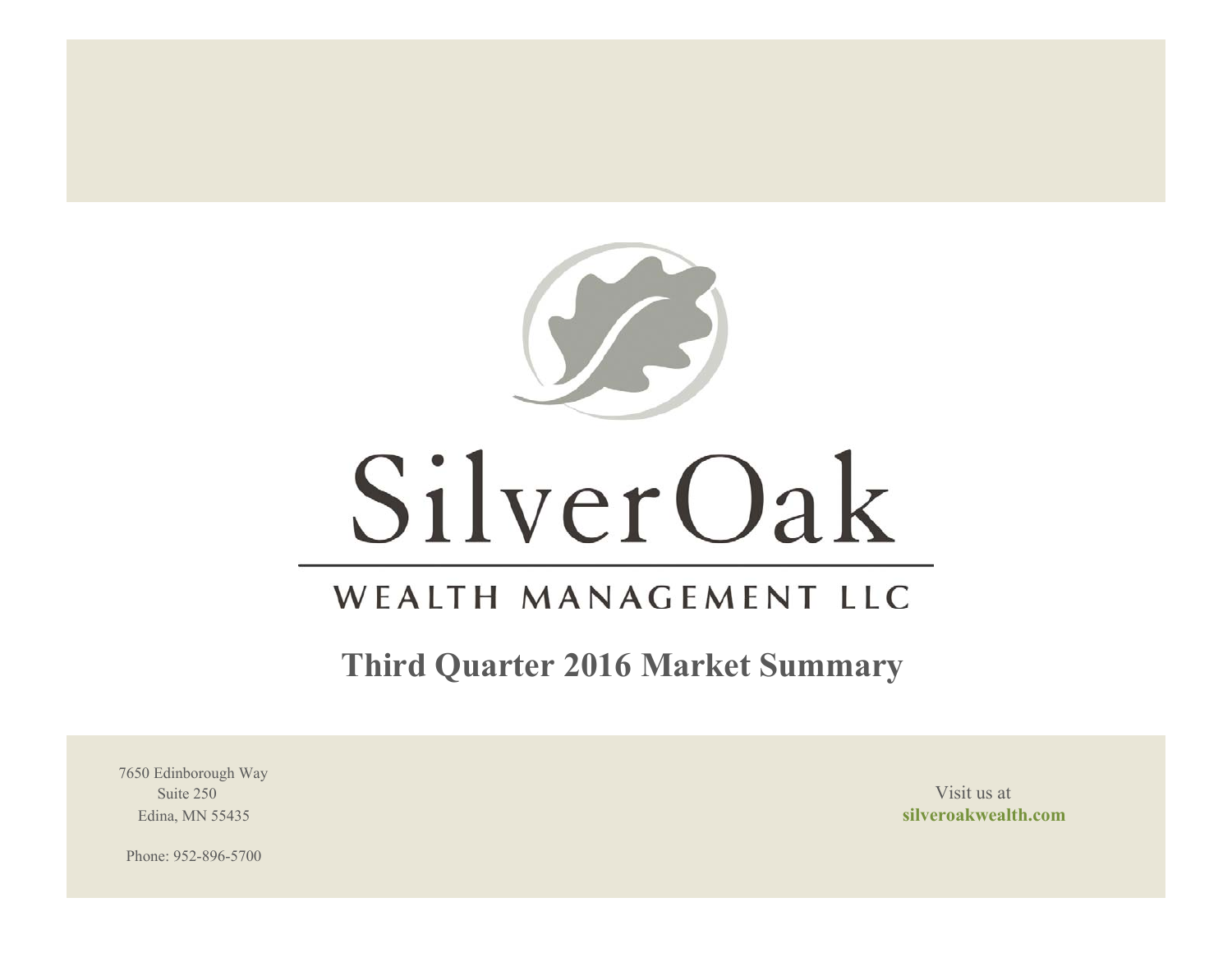# **Third Quarter 2016 Market Summary**

The third quarter brought a fair amount of headline news beginning with the spillover of the Brexit vote in the second quarter and ending with Deutsche Bank and the presidential debates. Despite the headlines, volatility was muted for much of the quarter and risk assets continued their strong performance from the lows set in mid-February. During the third quarter, equity markets performed well as investors are anticipating the rebound of corporate earnings in the fourth quarter. U.S. large company stocks, represented by the S&P 500 Index, ended the period up 3.9%. While U.S. small company stocks, represented by the Russell 2000 Index fared even better with performance of more than 9.0%. International equity markets even provided solid performance for the quarter with the MSCI ACWI ex US Index being up almost 7.0%.

The Barclays U.S. Aggregate Index, which represents a broad basket of bonds, was slightly positive during the third quarter even though long-term interest rates marginally increased, which negatively impacted returns. The credit areas of the bond market (i.e. investment grade corporates and high yield) experienced stronger returns during the period as credit spreads decreased. Municipals on the other hand generally had breakeven to slightly negative returns again due to rising interest rates.

One-year trailing performance has been quite strong across most equities and relatively decent across the bond markets. The high returns are a little deceiving as the period started at the lows of last year. Nonetheless, portfolios with a mix of stocks and bonds are finally beginning to feel the positive effects of diversification. This positive impact was particularly pronounced in the third quarter when U.S. small company stocks and international stocks actually outperformed U.S. large company stocks. This is a sharp contrast to calendar year 2015 when a narrow part of the U.S. large company stocks were slightly positive and the rest of the U.S. market was down as much as 7.0%. In addition, international equity markets were down as much as 15.0% and the bond markets were essentially flat.

There certainly may be some downside risk in the markets as investors brace for the uncertainty surrounding the elections. Nonetheless, we do not expect the election results to be a long term determinant of the market's direction nor a catalyst for a recession. We acknowledge that election trail politics can trigger strong emotions in people. However, often the campaign rhetoric differs from the policies pursued once the candidate is elected and in office. The democratic system of the United States, though not perfect, does a very good job of providing checks and balances that limit extreme policies.

We believe that the ongoing strength in the U.S. economy will be more affected if we see continued softening of consumer spending and/or a lack of improvement in corporate earnings and margins. Given consumers make-up more than two-thirds of the economy, this could be the next catalyst for a more prolonged pullback in the markets. Though, we don't yet see enough evidence to anticipate this will be occurring anytime soon. Of course, at some point a recession will definitely occur as economic expansions do not persist indefinitely.

Equity market valuations are looking a bit "stretched" and the markets seem to be pricing in earnings expansion over the next few quarters, which may or may not occur. Add to this the issues with the health of European banks and the U.S. election cycle; there is definitely some reason to expect short-term volatility to increase. However, looking back over the past several years, similar arguments could have been made and were being made by many analysts. Valuations are not a great short-term indicator and historically can stay high, or low, for much longer periods than people anticipate. Not to mention, the U.S. economy is exceptionally resilient and the Fed Reserve looks to be in no position to aggressively transition away from their easy money policies.

# **Broad Market Index Returns Third Quarter 2016**



# THIRD QUARTER 2016 MARKET SUMMARY SILVER AND SILVER SILVER SILVER SILVER SILVER SILVER SILVER SILVER SILVER SILVER SILVER SILVER SILVER SILVER SILVER SILVER SILVER SILVER SILVER SILVER SILVER SILVER SILVER SILVER SILVER SI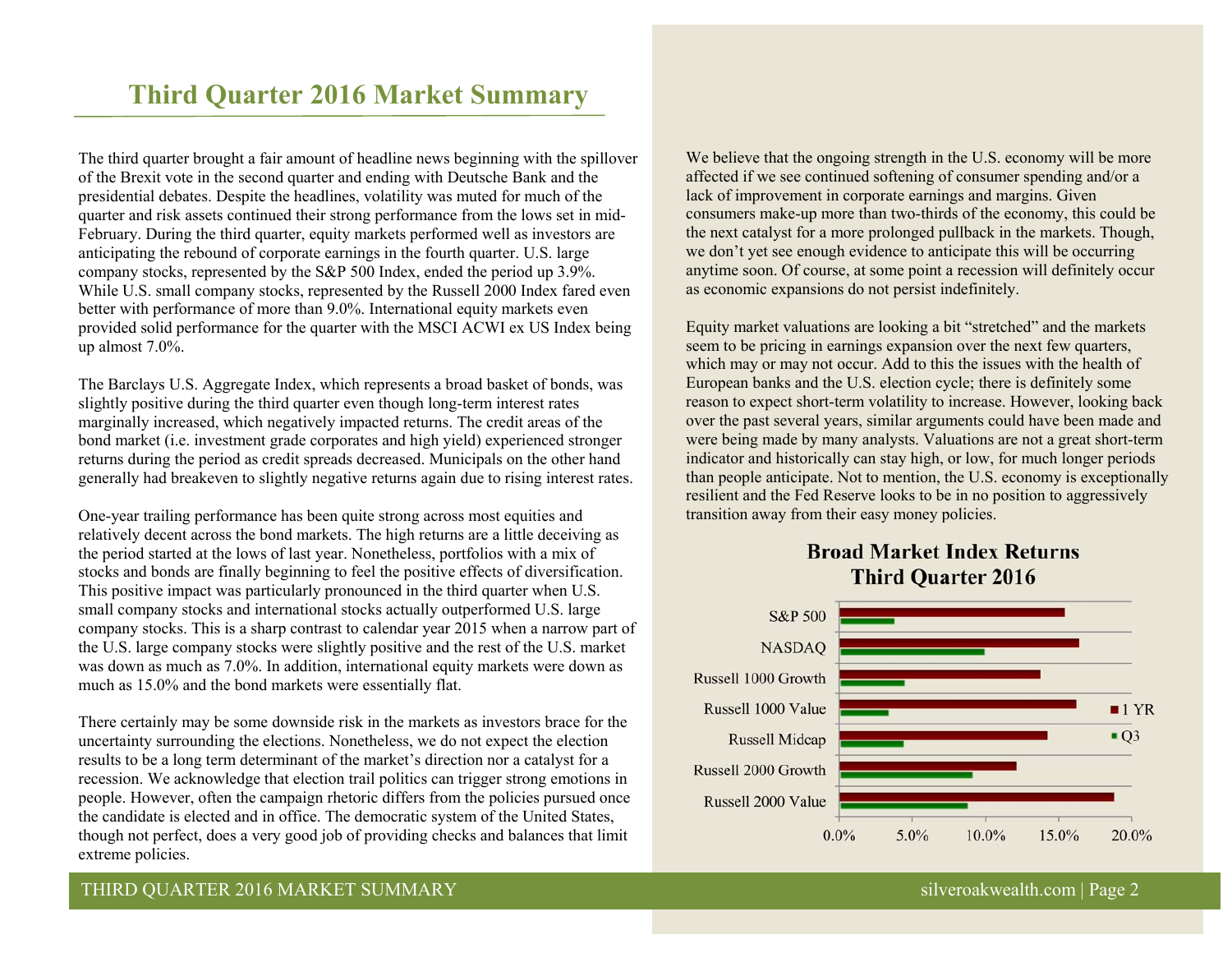# **HIGHLIGHTS**

#### **MACROECONOMICS**

- The Bureau of Economic Analysis released the advanced estimate of third quarter 2016 real GDP, an annual rate increase of 2.9% from the preceding quarter. The estimate was higher than the 2.5% growth rate analysts were expecting.
- The University of Michigan Consumer Sentiment Index final reading for September was 91.2, which was a decrease from the previous quarter. Consumer sentiment remains high despite leveling off during the past year.
- The ISM Manufacturing Index retreated during the quarter from 53.2 in June to 51.5 in September. The ISM Index has stabilized at moderate levels after recording consecutive months of concerning data to start the year. Typically, when the ISM Index is above 55 it is bullish and when it is below 45 it is bearish.
- In September, the Conference Board Leading Economic Index increased 0.2% month-over-month to 124.4. The Index has increased gradually over the past year showing steady, but slow growth in the economy.
- The price of WTI Crude Oil was \$47.72 at the end of September, which is 1.1% lower than \$48.27 at the end of June. The price of Brent Crude Oil increased 0.4% in the quarter to \$48.24. The price of oil is starting to find an equilibrium around \$50. Supply and demand factors could still lead to a price increase or decrease of 25%; however, markets are balancing under the new and lower cost of production.
- In September, headline CPI increased 1.5% year-over-year, up from an increase of 1.0% in June. Core CPI, which does not include food and energy, had a 2.2% increase. Inflation levels have remained low over the past year and have been less than historical averages and the Fed's 2% inflation target.

#### **HOUSING**

- Preliminary existing home sales decreased in September with an annualized rate of 5.47 million units from 5.57 million units in June. The September annualized rate is 0.6% higher than the 5.44 million units in September 2015. The strength in home sales that we saw throughout 2015 has cooled over the past few quarters.
- Median existing home sale prices decreased during the quarter. However, the preliminary prices for September were 5.6% higher than the levels of one year ago and have been trending up since the beginning of 2012.
- New home sales increased during the quarter with a seasonally adjusted annual rate of 593k homes sold in September versus 558k in June. On a year-over-year basis new home sales increased 30% in September. The housing sector has been very strong the past few years with increasing sales and home prices.
- S&P Case-Shiller 20-City Home Price Index (seasonally adjusted) showed home prices rose 5.2% year-over-year in August.

#### **EMPLOYMENT**

- The labor market has generally been positive the past year as the unemployment rate has fallen and wages have increased. During the quarter, nonfarm payrolls averaged 192,000 jobs added per month, which is roughly the same as the third quarter in 2015.
- The unemployment rate rose to 5.0% from 4.9% during the quarter.
- Initial Jobless Claims have been decreasing since 2009 and dipped to lows last seen in 1973.

### **DOMESTIC CORPORATIONS**

- Corporate operating earnings in the second quarter were higher than the previous quarter. Earnings are expected to rebound in the second half of the year as lower oil prices and weaker foreign currencies should have less of an impact on year-over-year earnings growth than past quarters.
- Operating margins have retreated from highs the past year and a half but remain well above historical averages. Margins could continue to be pressured if interest rates rise and wages increase.
- Forward and trailing P/E multiples are slightly above historical averages.
- The U.S. dollar has been roughly flat vs. major currencies the past two quarters after depreciating in the first quarter. Many investors are forecasting the U.S. dollar to resume appreciating as other central banks around the world are providing monetary stimulus.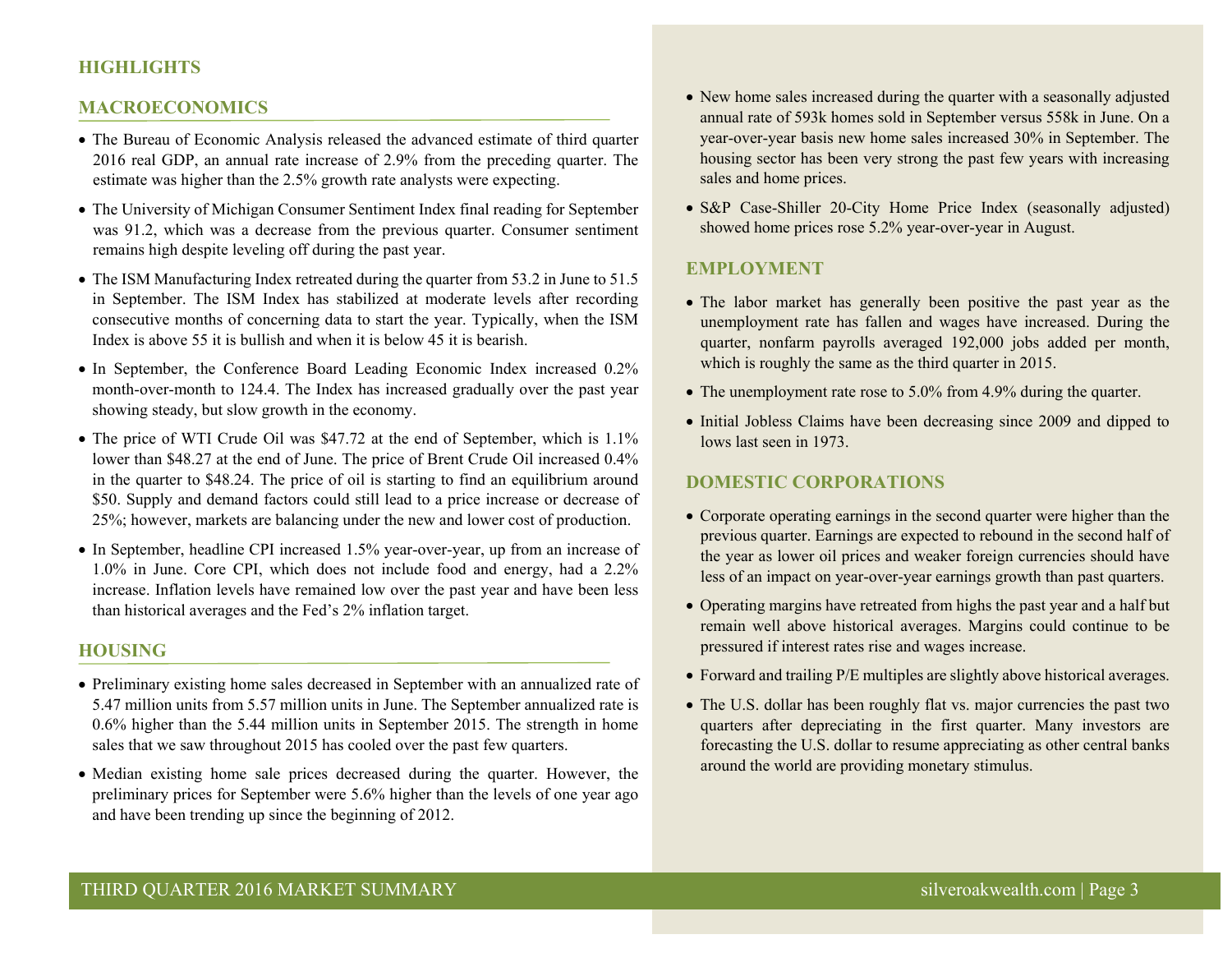#### **FED POLICY**

- In September, the Federal Open Market Committee (FOMC) announced they would leave the federal funds rate at 0.25% - 0.50%. The announcement to leave rates unchanged was expected by the market. The economy is expanding moderately and is supported by an improving housing sector and consumer spending. However, growth has not been as strong as anticipated despite the "supportive" policies by the Fed. The Fed has been forecasting a rate hike in December but many investors question whether the data, which the Fed has been dependent, warrants a rate hike.
- Central bank policies around the world have had a great impact on the equity and fixed income markets, despite being unable to raise economic growth. The lack of policy success likely means central banks will continue to experiment with monetary policy; however, governments will turn to fiscal policy with the hope of stimulating their economies.

#### **FIXED INCOME**

- Yields increased quarter-over-quarter causing the yield curve to flatten. The long end of the yield curve has decreased considerably over the past few years as there continues to be concerns about slow economic growth. However, short and intermediate term interest rates have increased in anticipation of a possible rate Fed funds rate hike in December. Short term interest rates are controlled or heavily influenced by central banks where as long term interest rates are controlled by market forces and economic growth.
- Despite the low rates of Treasuries and other developed sovereign debt, investors continue to buy fixed income. Flows into fixed income investments have been positive this year; whereas equity fund flows have been negative. Many institutional mandates require income and investments that are defensive in volatile markets. Thus, technical factors may still support bond prices.

# **Treasury Yields & Returns Third Ouarter 2016**



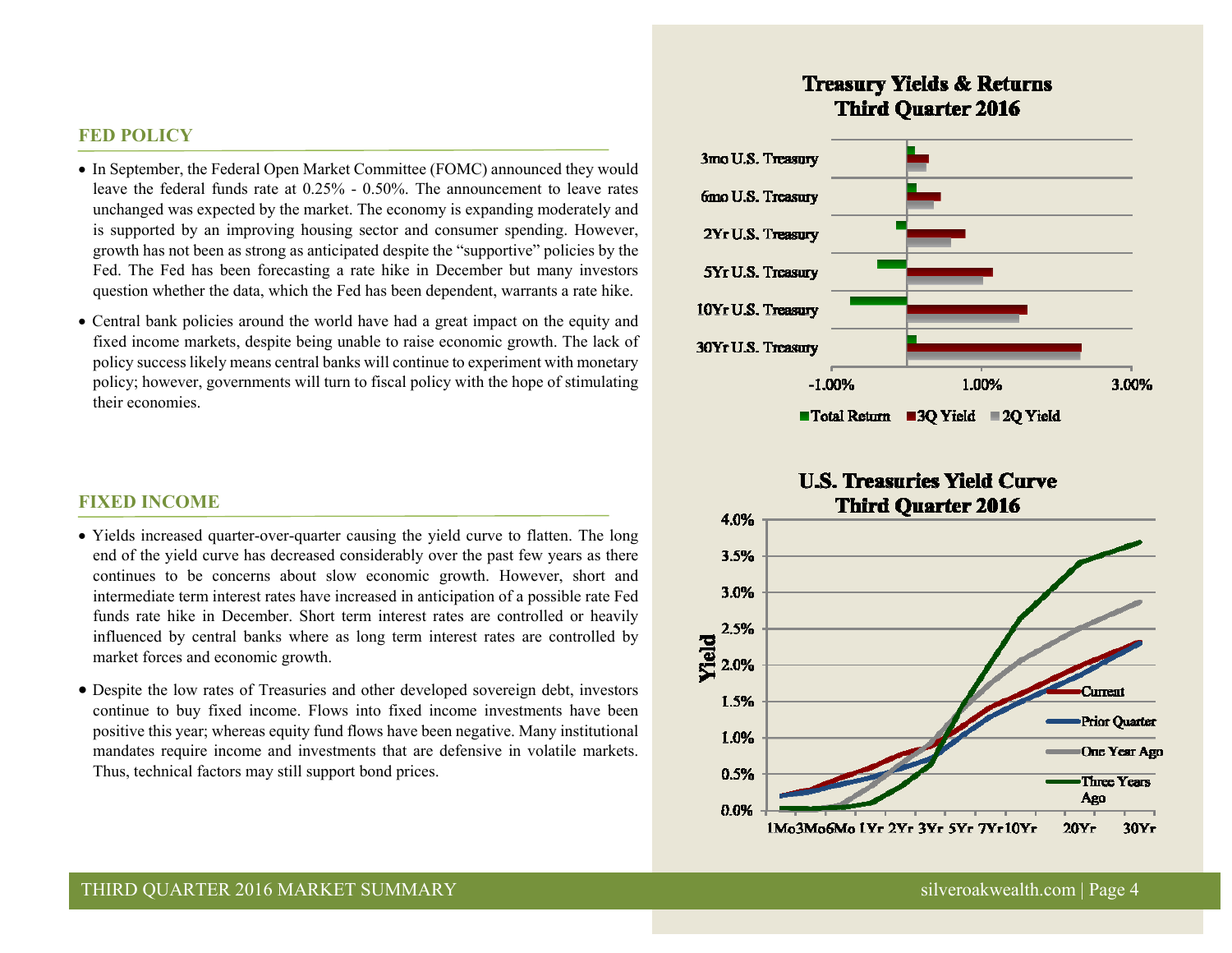### **FIXED INCOME (continued)**

- Returns across fixed income sectors were generally positive, particularly in credit sectors such as corporates and high yield. Returns were hurt by higher interest rates but were benefitted by narrowing credit spreads. The Barclays U.S. Aggregate was up less than half a percent during the quarter. Municipal returns were slightly negative due to rising rates and technical factors like increased bond issuances during the quarter. Fixed income returns will face a headwind if global economies are able to sustain low growth as interest rates may slowly move higher.
- Fixed income returns, going forward, are expected to be lower than historical averages as interest rates are starting at a very low level. Historically, future ten year fixed income annualized returns have been about equal to the 10 year Treasury yield at the start of the period. However, spreads in credit sectors are near historical averages which could benefit credit returns if the economy continues to grow.

# **EQUITIES**

- Risk assets continued their strong performance from the lows set in mid-February as volatility was low for most of the quarter and investors anticipated a rebound in corporate earnings in the fourth quarter.
- U.S. large caps have dominated returns relative to other asset classes for the past three consecutive years, which is uncommon. This trend has changed this year as a diversified portfolio has provided solid returns. Asset classes such as emerging market equities, REITs, and fixed income have performed well YTD.
- After a strong bull market in equities since 2009, future long-term returns are expected to be lower than historical averages as earnings growth remains sluggish and valuations are slightly higher than average. Volatility should continue for the remainder of the year and into 2017.

# **Fixed Income Yields & Returns Third Ouarter 2016**



# **Equity & Fixed Income Market Annual Returns**

■ Barclays US Agg Bond ■ S&P 500 ■ MSCI EAFE ■ MSCI EM

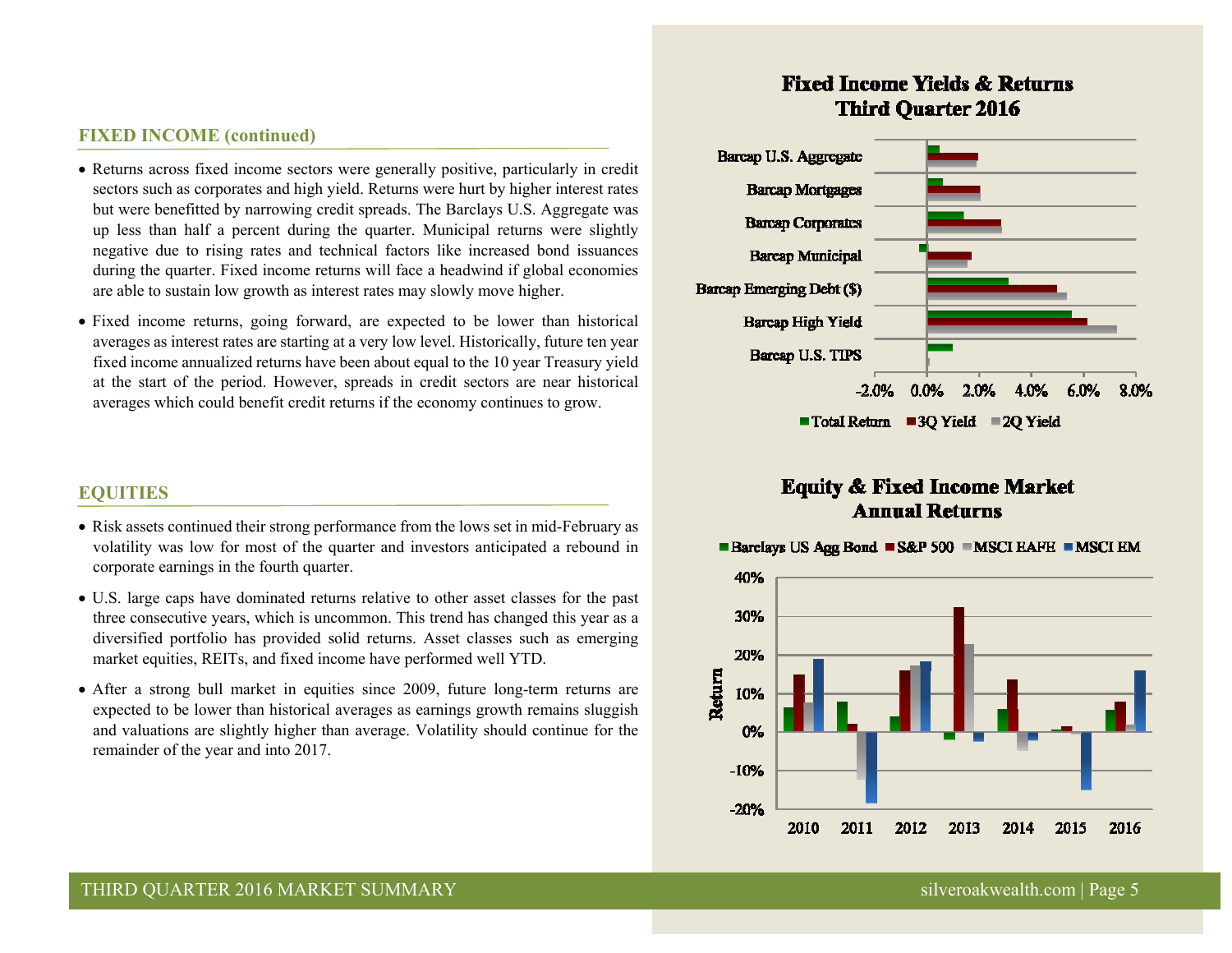# **INTERNATIONAL EQUITIES (continued)**

- Developed international stocks performed better than U.S. domestic equities. The MSCI EAFE index of international markets stocks increased 6.4% during the quarter. On a year-over-year basis, the EAFE is up 6.5%.
- Emerging market stocks had a strong quarter, outperforming developed markets. The MSCI Emerging Markets Index increased 9.0% in the quarter and has increased 16.8% return over the past year. Stronger returns have been due to stabilization in economic growth expectations and commodity prices. Emerging markets have also benefitted this year as the U.S. dollar has depreciated.
- European and emerging market companies have had declining earnings since 2011 which has hindered equity performance during that period. As the uncertainty in these regions subsides and they begin to recover from economic slowdowns and structural changes, their equity performance may be attractive relative to other asset classes.

## **DOMESTIC EQUITIES (continued)**

- The Russell 1000 Index of large capitalization stocks posted a total return of 4.0% during the quarter. On a year-over-year basis, the Russell 1000 Index has increased 14.9%.
- Small capitalization stocks, as represented by the Russell 2000 Index, posted a total return of 9.1% during the quarter. On a year-over-year basis, the index has increased 15.5%.
- Economically sensitive sectors outperformed during the quarter as investors are looking forward to earnings growth in the fourth quarter. After falling for the first half of the year, interest rates rose during the quarter which hurt the Utilities and Telecom Service sectors. Technology was the best performer during the quarter. Growth outperformed value across market caps. The shift away from high yielding equities towards more cyclical sectors benefitted active managers.

# **Non-U.S. Equity Market Returns Third Ouarter 2016**



# **U.S. Equity Market Returns by Major Sector** (Securities in S&P 500, Third Quarter 2016)